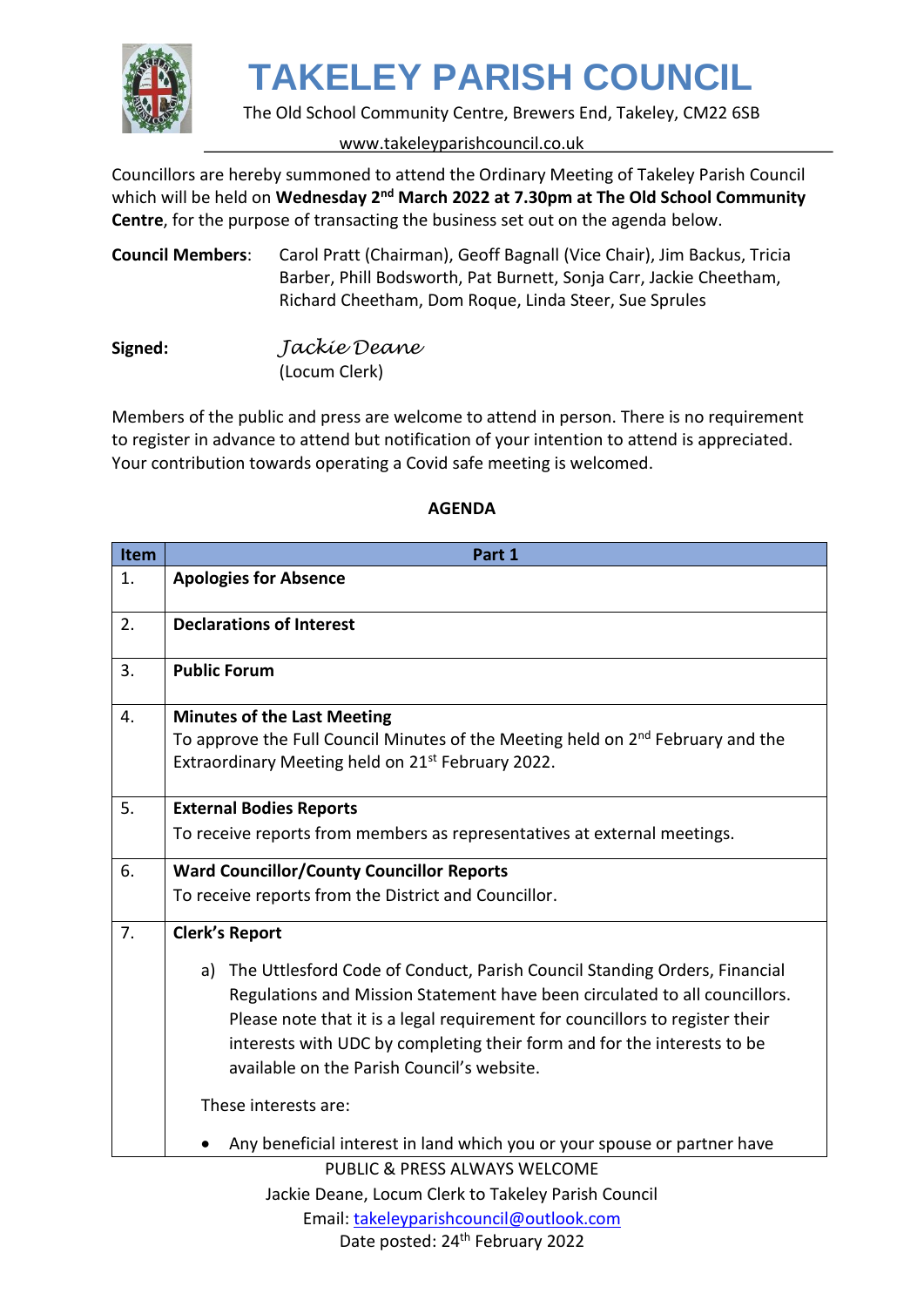

The Old School Community Centre, Brewers End, Takeley, CM22 6SB

www.takeleyparishcouncil.co.uk

|     | within the parish - this includes if you own your own home in parish                                                                                                                                                                                                                                                                                                                             |
|-----|--------------------------------------------------------------------------------------------------------------------------------------------------------------------------------------------------------------------------------------------------------------------------------------------------------------------------------------------------------------------------------------------------|
|     | Any licence (alone or jointly) which you, your spouse or partner holds to<br>occupy land in the parish                                                                                                                                                                                                                                                                                           |
|     | Any beneficial interest which you or your spouse or partner have in a place of                                                                                                                                                                                                                                                                                                                   |
|     | business located in the parish                                                                                                                                                                                                                                                                                                                                                                   |
|     | Action: Councillors are asked to view their register displayed on the UDC<br>website, check that the forms were completed correctly and ensure that they are<br>aware of when and how to declare those interests at meetings.                                                                                                                                                                    |
|     | Action: Each Parish Council policy will be re-adopted, subject to any<br>amendments, at forthcoming meetings.                                                                                                                                                                                                                                                                                    |
|     | b) A Finance Committee meeting should be arranged to prepare for end of year<br>audit arrangements, to further discuss allocation of reserves and to agree<br>quarterly meeting dates for the rest of the year. Arrangements should also<br>be made for starting the Rialtas accounting system from 1st April, with the<br>current financial year transactions being input as previously agreed. |
| 8.  | <b>Finance Report (Appendix 1)</b>                                                                                                                                                                                                                                                                                                                                                               |
|     | February receipts and payments.                                                                                                                                                                                                                                                                                                                                                                  |
| 9.  | <b>Planning Committee Report and Recommendations (Appendix 2)</b>                                                                                                                                                                                                                                                                                                                                |
|     | To receive the Planning Committee minutes of the meeting held on 9 <sup>th</sup> February.                                                                                                                                                                                                                                                                                                       |
| 10. | <b>Neighbourhood Plan Update</b>                                                                                                                                                                                                                                                                                                                                                                 |
|     | To note a report from the Chair of the Steering Group:                                                                                                                                                                                                                                                                                                                                           |
|     | There has been a low response rate to the Housing Needs Survey therefore<br>the deadline has been extended. The Steering Group will use social media<br>and other means to encourage more residents to complete and return their<br>forms                                                                                                                                                        |
|     | Professional surveys are being carried out on Landscape, Heritage and<br>Ecology                                                                                                                                                                                                                                                                                                                 |
|     | The next step is to prepare a questionnaire for a full parish survey                                                                                                                                                                                                                                                                                                                             |
| 11. | <b>Warish Hall Appeal</b>                                                                                                                                                                                                                                                                                                                                                                        |
|     | a) An update on Rule 6 status at the appeal and next steps.                                                                                                                                                                                                                                                                                                                                      |
|     | b) To consider holding a public meeting to inform residents and raise awareness of                                                                                                                                                                                                                                                                                                               |
|     | the Parish Council's involvement in the appeal.                                                                                                                                                                                                                                                                                                                                                  |
|     | c) To ratify consultant appointments.                                                                                                                                                                                                                                                                                                                                                            |

PUBLIC & PRESS ALWAYS WELCOME Jackie Deane, Locum Clerk to Takeley Parish Council Email: [takeleyparishcouncil@outlook.com](mailto:takeleyparishcouncil@outlook.com) Date posted: 24<sup>th</sup> February 2022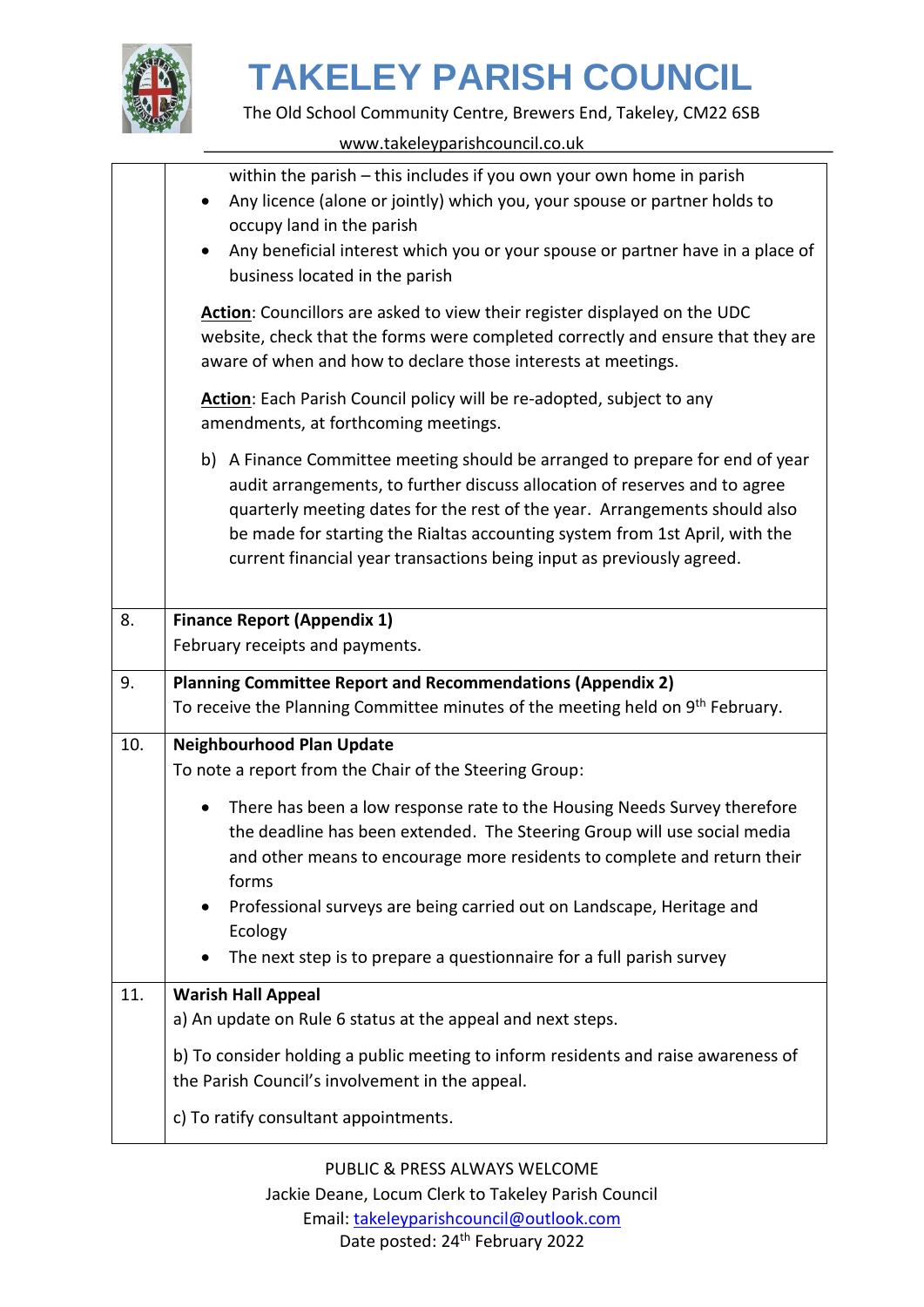

The Old School Community Centre, Brewers End, Takeley, CM22 6SB

www.takeleyparishcouncil.co.uk

| 12. | <b>Youth Provision Plan (Appendix 3)</b>                                                                                                                                                                                                 |
|-----|------------------------------------------------------------------------------------------------------------------------------------------------------------------------------------------------------------------------------------------|
|     | Cllr Burnett's report on the draft plan and grant application.                                                                                                                                                                           |
| 13. | <b>Street Lights</b>                                                                                                                                                                                                                     |
|     | A&J Lighting were contacted for a quote to service and clean four streets and to                                                                                                                                                         |
|     | change the light fittings for LED bulbs.                                                                                                                                                                                                 |
|     | To consider a quote for all four locations as it is much cheaper to do all in one<br>a)<br>go, to the sum of £1476 plus VAT (install 4 x LED lamps, clean & service)                                                                     |
|     | b) Alternatively to consider costs if the lights were to be decomissioned as<br>follows:                                                                                                                                                 |
|     | the wooden post on Molehill Green could be removed and the power could                                                                                                                                                                   |
|     | be disconnected. The ones on regular street lamp posts, there would a                                                                                                                                                                    |
|     | charge to remove the lamp post itself and an additional charge of                                                                                                                                                                        |
|     | approximately £700 per post for disconnection by Network Power.                                                                                                                                                                          |
|     | Note: Once LEDs are fitted they should not need replacing and the lamps are<br>guaranteed for 10 years. These will need to be cleaned once a year £20 per<br>light per year plus VAT, ideally done around September so they are at their |
|     | best for when the clocks change.                                                                                                                                                                                                         |
| 14. | <b>Staffing Committee Report</b>                                                                                                                                                                                                         |
|     | To note the resignations of the caretaker and cleaner<br>a)                                                                                                                                                                              |
|     | Advertising and recruitment process for a new caretaker<br>b)                                                                                                                                                                            |
|     | Advertising and recruitment process for a new parish clerk<br>c)                                                                                                                                                                         |
|     | Extension of existing arrangements for the Locum Clerk to the end of June, if<br>d)<br>required.                                                                                                                                         |
| 15. | <b>RCCE Subscription Renewal</b>                                                                                                                                                                                                         |
|     | RCCE Village Halls & Community Buildings membership expires on 31st March 2022.                                                                                                                                                          |
|     | Consideration of annual subscription renewall at £60 + VAT and note that there is a                                                                                                                                                      |
|     | discount for early payment before 30th April of £5.                                                                                                                                                                                      |
|     | A membership certificate will be mailed to the Council to confirm membership for                                                                                                                                                         |
|     | this year.                                                                                                                                                                                                                               |
| 16. | <b>Proposals for Upgraded Sports Facilities</b>                                                                                                                                                                                          |
|     | Cllr Roque to give an update on potential grant applications.                                                                                                                                                                            |
| 17. | IT Review (Appendix 4)                                                                                                                                                                                                                   |
|     | To consider a fee quote from RTTEC and their additional recommendations,                                                                                                                                                                 |

PUBLIC & PRESS ALWAYS WELCOME Jackie Deane, Locum Clerk to Takeley Parish Council Email: [takeleyparishcouncil@outlook.com](mailto:takeleyparishcouncil@outlook.com) Date posted: 24<sup>th</sup> February 2022